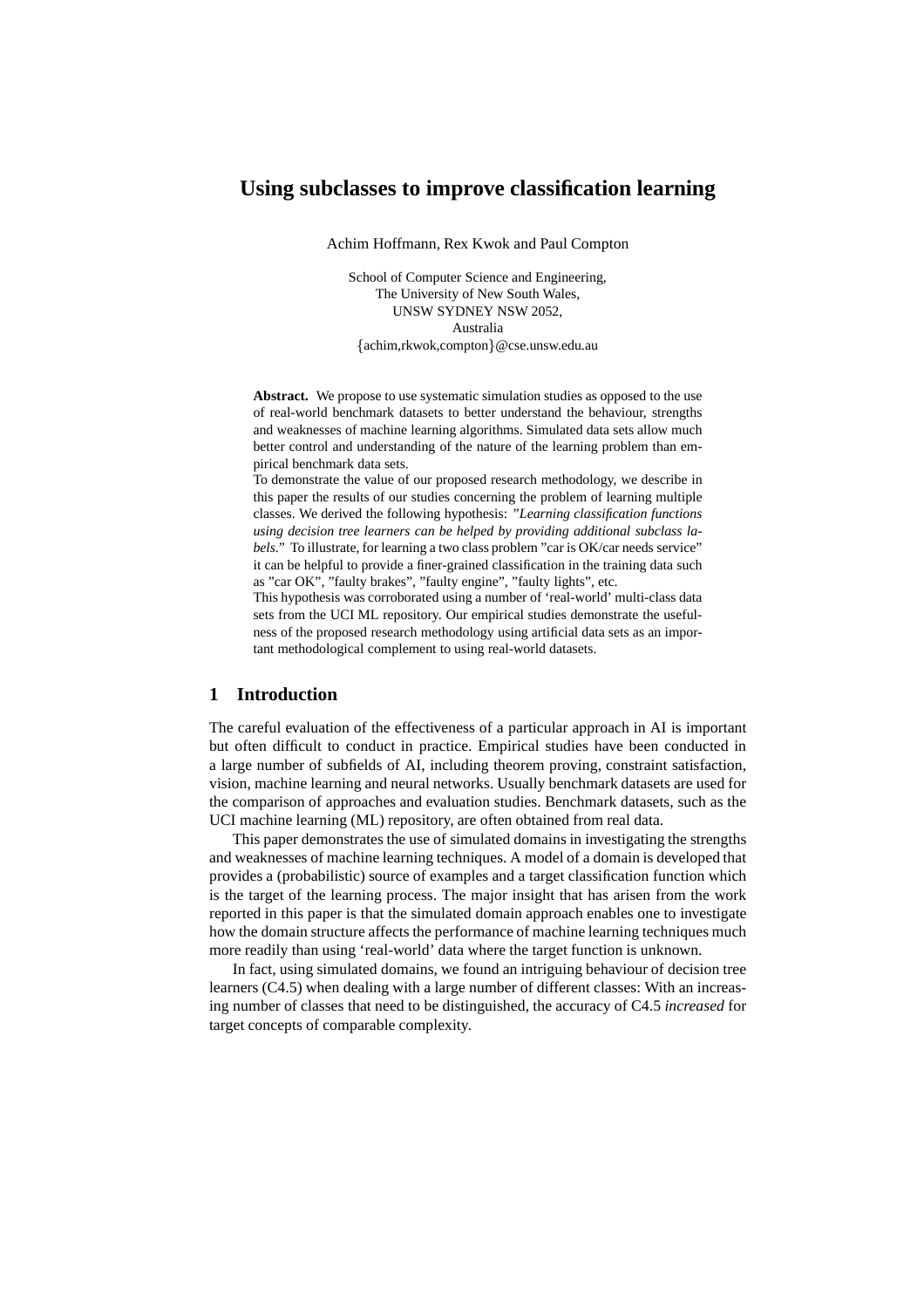This observation lead us to hypothesise a new approach to achieving increased accuracy on classification problems with two or only few classes as follows:

If the provided examples can be divided into 'meaningful' subclasses then using the subclass label to train a learner may result in improved accuracy for classifying according to the initial set of two or only a few classes. The critical question here is, what exactly constitutes meaningful subclasses. Ultimately, the success of using subclass labels depends on the distribution of the data of each subclass in the instance space. If it is distributed as in our simulation studies, it will be successful. If it is distributed differently, we don't know how useful it is. In practice, given our current understanding, we have to deal with the question of meaningful subclasses on a rather intuitive basis. Intuitively, meaningful subclasses of a class should be ontologically justifiable. I.e. each subclass should occupy a separate area in the instance space, such that the learner can represent a suitable separating function of low complexity (i.e. few additional nodes in a decision tree). On the other hand, the domain must be sufficiently complex to represent a challenge for the learner when no subclass labels are provided.

The paper is organised as follows: In section 2 we discuss our methodology and rationale for using artificial data sets as a general useful strategy for exploring issues in machine learning that complements the widespread use of 'real' data sets (often from UCI) for experimental studies. The following section presents the details of our simulated domain approach. In section 4 we present our empirical corroboration of our hypothesis using 'real-world data' from the UCI repository. Section 5 contains a discussion of our approach and our new hypothesis.

### **2 Simulation studies**

In this paper we advocate simulation studies as a complement to both empirical studies using 'real-world' data sets as well as to rigorous mathematical analyses of learning tasks and techniques.

Empirical studies using 'real-world' data sets, taken from the UCI ML repository or 'fresh' data sets from an available application domain, may reveal certain aspects of the domain the data comes from. This is an important objective in itself, although characteristics of domains may be more effectively studied by not compounding the analysis of the data with the study of learning algorithms whose characteristics are insufficiently understood.

Similarly, the study of the learning techniques using 'real-world' data sets is compounded by the poorly understood nature of the domains the data sets come from. Some simple characteristics of 'real-world' data sets have been drawn up, e.g. in the STATLOG project [6] where domains were characterised by the number and types of attributes (whether numerical or non-numerical etc.). It is clear that such a coarse characterisation is only the beginning of understanding peculiarities of domains.

In theoretical/mathematical studies of learning algorithms and learning tasks, it is usually very difficult both, to characterise a given learning algorithm in detail as well as to characterise a learning task. As a consequence, the results achieved so far in computational learning theory are rather coarse results, where many practitioners tend to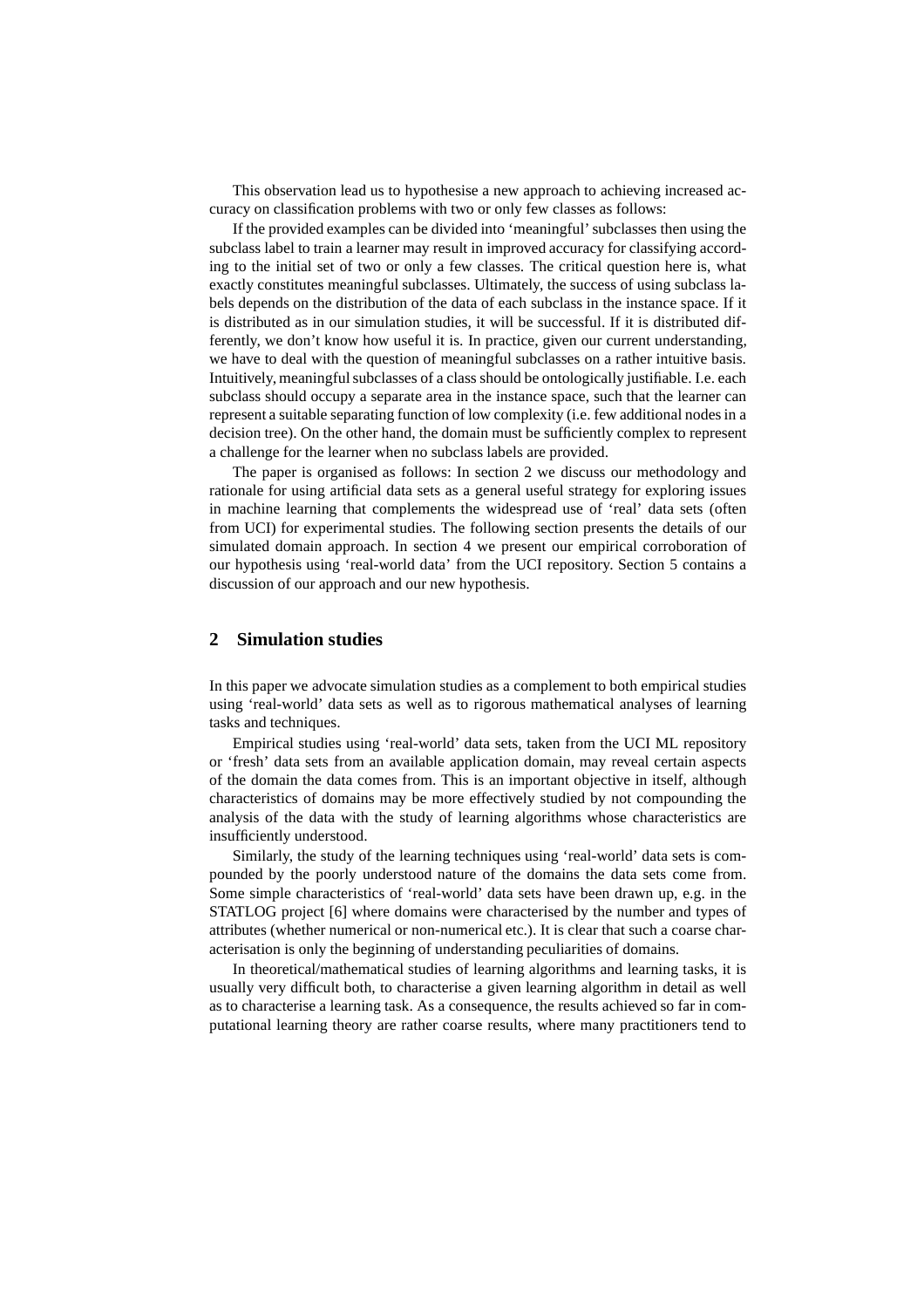question whether these studies have any relevance whatsoever for the practice of machine learning.

Artificial data sets or the simulation of a domain have been used on many occasions in Machine Learning research mainly to provide evidence for the validity of a particular statement; in many cases for showing the superiority of one learning technique over another one. See e.g.  $[1, 7, 4]$ . In  $[2]$  a data generator was used which is available from the UCI ML repository.

On other occasions, artificially generated benchmark data sets have been used to gauge the abilities of learning techniques. E.g. the two spiral problem in neural networks [3] is an example of that, where the purpose of such benchmarks is rather questionable, as it is not clear at all that solving such artificial problems is a worthwhile endeavour.

In this paper, we advocate the use of simulated domains and to run implemented learning algorithms on them. By properly setting up the simulation environment for domains and running systematic experiments, results can be achieved in a much easier way than in the traditional mathematical analysis of computational learning theory. The simulation results can have the same rigour as mathematical proofs. The results are in principle reproducible without the recourse to empirical data. I.e. the used data is generated using a data source that can be described in a mathematically rigorous way. Similarly, the learning algorithm can also be described in a mathematically precise way, as the actual program code would warrant. However, to study how a given learning algorithm would perform on a precisely characterised domain (the domain would be described as a probabilistic source of data) is virtually impossible by traditional mathematical approaches as the analysis of the execution of perhaps many million computing steps of a program on perhaps ten thousand or more data points is practically infeasible.

On the other hand, simulation studies can very easily study the behaviour of algorithms on large data sets at least in individual instances (running an algorithm on a particular data set). Mathematical theorems have usually a generality which covers a whole range of learning tasks or training data sets. Similar generality on the basis of simulation experiments can only be achieved by drawing conclusions from experimental results very carefully. However, in many cases it is not really necessary to establish 'absolute' validity of a conclusion drawn from simulation experiments. This is the case, for example, where one moves in uncharted territory and one first wants to obtain a coarse impression of the phenomena around which, if they appear sufficiently important, in turn can be studied in more detail. Such initial studies would just serve the purpose of hypotheses generation. Once interesting hypotheses have been found, further studies can be designed and conducted to establish the validity of a hypothesis.

Gaining such a coarse survey and the generation of interesting hypotheses is comparably simple using simulated domains and requires only very limited resources. Yet it is much more revealing and effective than empirical studies involving 'real-world' data sets.

The missing link to the practice of machine learning, is the relationship between the characteristics of the simulated domains and the characteristics of the real domains. While this remains a critically important relationship to explore, it appears still that progress can and should be achieved via simulation studies: The simulation studies have the potential to allow us further insight into why a given learning algorithm performs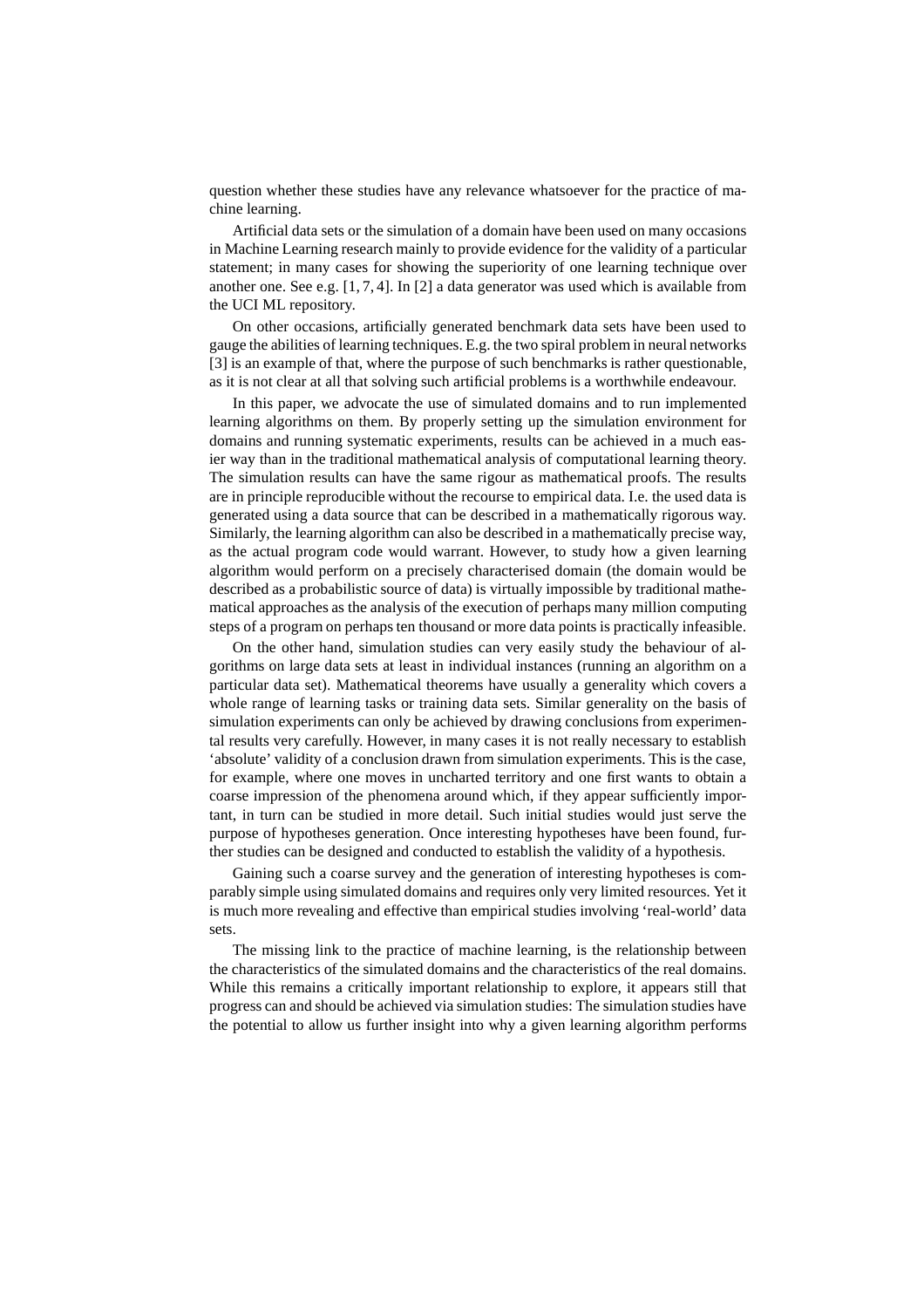well or poorly upon a particular characteristic of the simulated domain. On the basis of such findings, one can build a conceptual framework of important characteristics or features one need to look for in assessing 'real-world' domains.

Studying 'real-world' domains has at least two objectives that can be distinguished: To develop better learning techniques and to ascertain the suitability of already existing learning techniques.

The choice of a learning technique for a given domain can then be guided either by characteristics of the individual domain, perhaps gauged by preliminary data analysis, or by characteristics that are commonly found among *similar* domains. Of course, in turn it is not clear what it might mean that two domains are similar.

In any case, in order to find useful characteristics of real-world domains, and in order to become clearer about what constitutes similar domains, simulation studies have the potential to lay the conceptual foundation by clarifying the aspects in a domain upon which the success of one or more learning techniques depend. Those aspects which do not significantly influence the performance of a learning technique can safely be ignored when it comes to characterising and assessing real-world domains.

# **3 Learning multiple classes by decision trees**

Learning multiple classes is an important learning task as recent research [8, 5] on extending learning techniques to deal with multiple classes shows. C4.5 or decision tree learners generally are naturally suited to the task. In our simulation studies, we wanted to explore the ability of C4.5 to handle large numbers of classes in more detail.

#### **3.1 Simulations**

The target concepts we generate are binary decision trees. At each node an attribute is randomly chosen and a random threshold (a floating point value between 0 and 100) is generated. Leaf nodes are randomly assigned a class. Parameters are used to control the depth of the tree, the number of classes and the number of available attributes. Given a decision tree, examples are generated simply by picking uniformly distributed random points in the instance space and seeing how the tree classifies the point.

The study presented here looks at how the number of classes affects the error rate produced by C4.5. Typical results can be seen in Figure 1. The only variable that is varied is the class number. As the number of classes increases, the error rate initially decreases and then plateaus out. In this case, the error rate with only 2 classes is more than double the error rate when there are 40 classes. This result is surprising for three reasons. Firstly, the complexity of the target concepts are similar, since the number of cuts and divisions to the instance space is determined by the depth of the target concept. Increasing the class number only increases the number of labels with which the divisions can be named. Secondly, guessing becomes harder. With fewer classes, a guess is more likely to produce the correct answer than when there are more classes. Finally, when there are fewer classes, the target concept often receives some pruning. For instance, consider a target concept with two classes. When two adjacent leaf nodes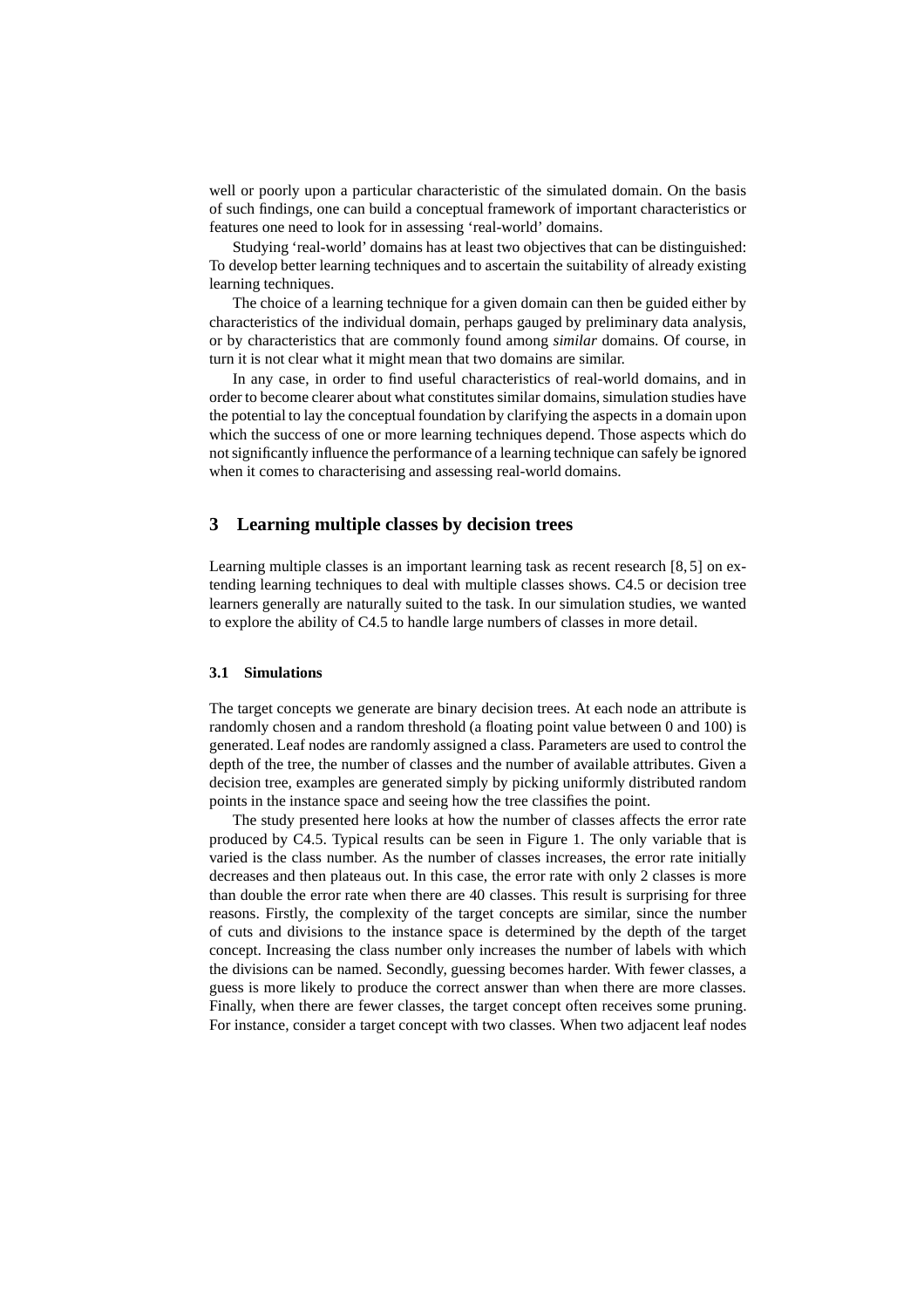

**Fig. 1.** Varying the number of classes in the simulated domain. Each point is the average over 20 trials.

are attributed the same class (there is a 50% chance of this happening), the last attribute test is rendered redundant.

The graph in Figure 1 is quite general. Changes to the depth of the target concept or the number of available attributes has only a slight effect. The main variable affecting the trend is the average number of examples presented to C4.5 for each leaf node in the target concept. As this number increases, the curve shifts downwards.

The reason for the trend may be due to the anecdotally known weakness of C4.5 to handle target concepts where a class is scattered across the instance space. With only two classes, half of the leaf nodes in the target concept will be assigned to one class. With more classes, the probability that the class is represented by a few convex regions in the instance space becomes greater. One hypothesis to account for the degradation in performance is that C4.5 is oversimplifying the target concept by joining close regions with the same class. The 'small' intervening region where the class alternates would then be misclassified.

If this is true, then it might be expected that smaller trees are produced when there are fewer classes. In fact, the opposite is the case. With fewer classes, larger trees are produced. The plot of tree size corresponding to the target concepts in Figure 1 can be seen in Figure 2. Further research will be required to determine the exact cause for these results.

### **4 Results with UCI Datasets**

The simulation results in the previous section clearly show that C4.5 performs better when there are more class labels. This is in spite of the fact that the complexity of the target concept remains the same. This hypothesis can be corroborated by using datasets from the UCI repository. Since we cannot increase the number of classes for a single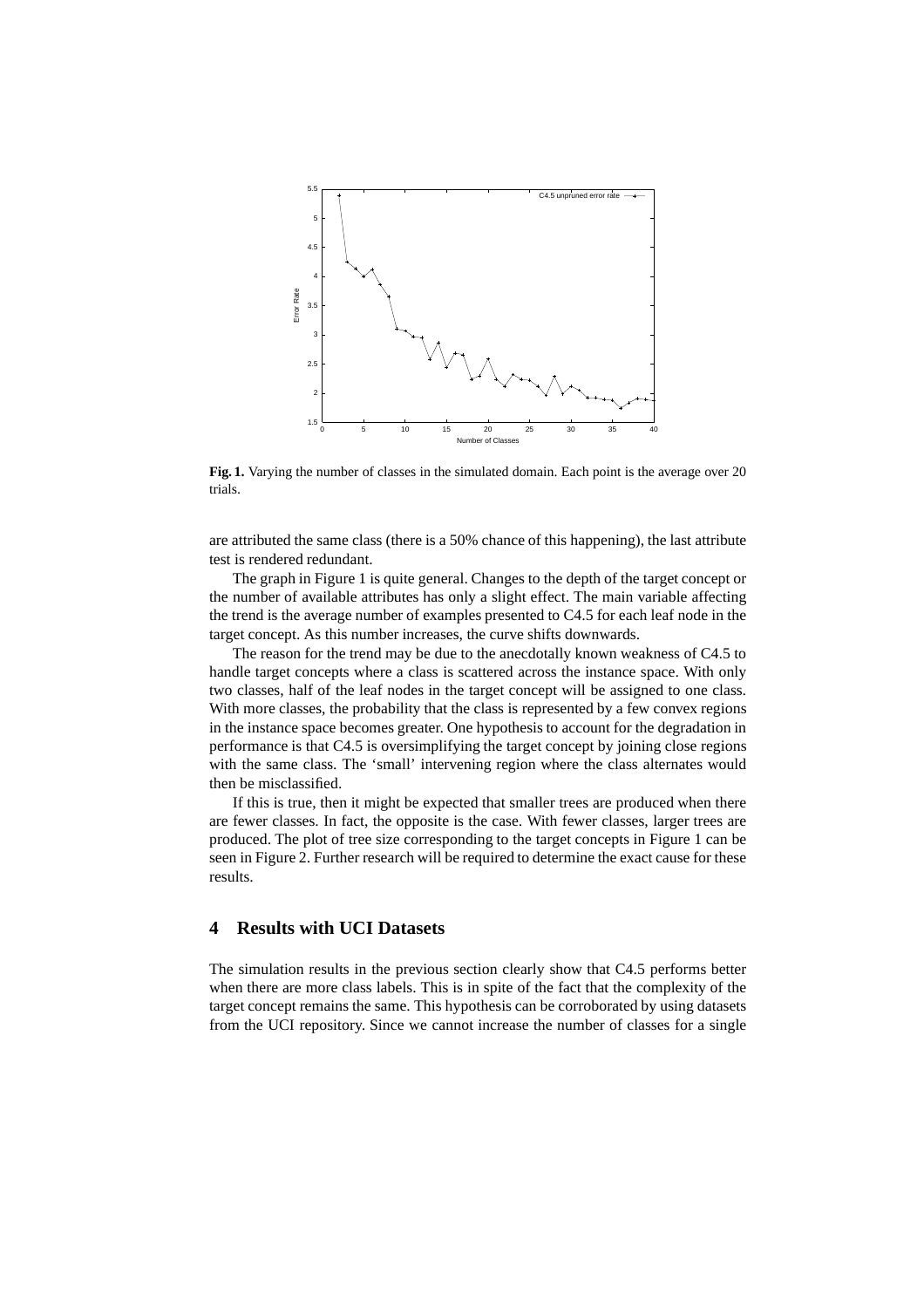

**Fig. 2.** Varying class number and the resulting C4.5 tree sizes. The tree size decreases with an increasing number of classes.

dataset (except arbitrarily), we study the contrapositive to our hypothesis. By grouping or conflating classes in a dataset, we would expect the performance of C4.5 to degrade.

In conflating several classes for a dataset, the learning task becomes simpler. To compensate for this, *confusion errors* between equivalent classes need to be eliminated. For example, suppose that a dataset *X* contains two classes, *A* and *B*. Also, suppose that *X* is altered to *Y* by setting *A* and *B* to the same class. To compare the performance of C4.5 on *X* and *Y*, it is necessary to eliminate the errors where *A* type examples are misclassified as *B* (and *vice versa*) from the result of C4.5 on *X*.

A summary of the UCI results can be seen in Figure 3. For each dataset, trials were carried out by grouping classes in a certain manner. Each grouping was then given equal weight in determining the average. To generate some variation in the amount of training data, both 2-fold and 10-fold cross-validation trials were carried out. With the 10-fold cross-validation trials, only two datasets seem to confirm our hypothesis to any degree. However, the 2-fold cross-validation trials gave a far better confirmation of our hypothesis. This agrees with our simulation results which show that the trend towards improved performance with increasing class numbers is more accentuated with fewer training examples.

The exact groupings and the performance of C4.5 for each particular grouping can be seen in the following figures. For each data set we show the average error rates of the pruned trees of 50 2-fold cross validation results and the average error rates from 50 10-fold cross validations. The first line for each dataset shows the performance of C4.5 without altering the data. The last column lists the classes present in the dataset.

The average improvements using subclasses as listed in figure 3 cannot be taken too seriously, as averaging results from a collection of sometimes more or less arbitrarily chosen class groupings is not a mathematically meaningful operation. However, it should provide a first glance.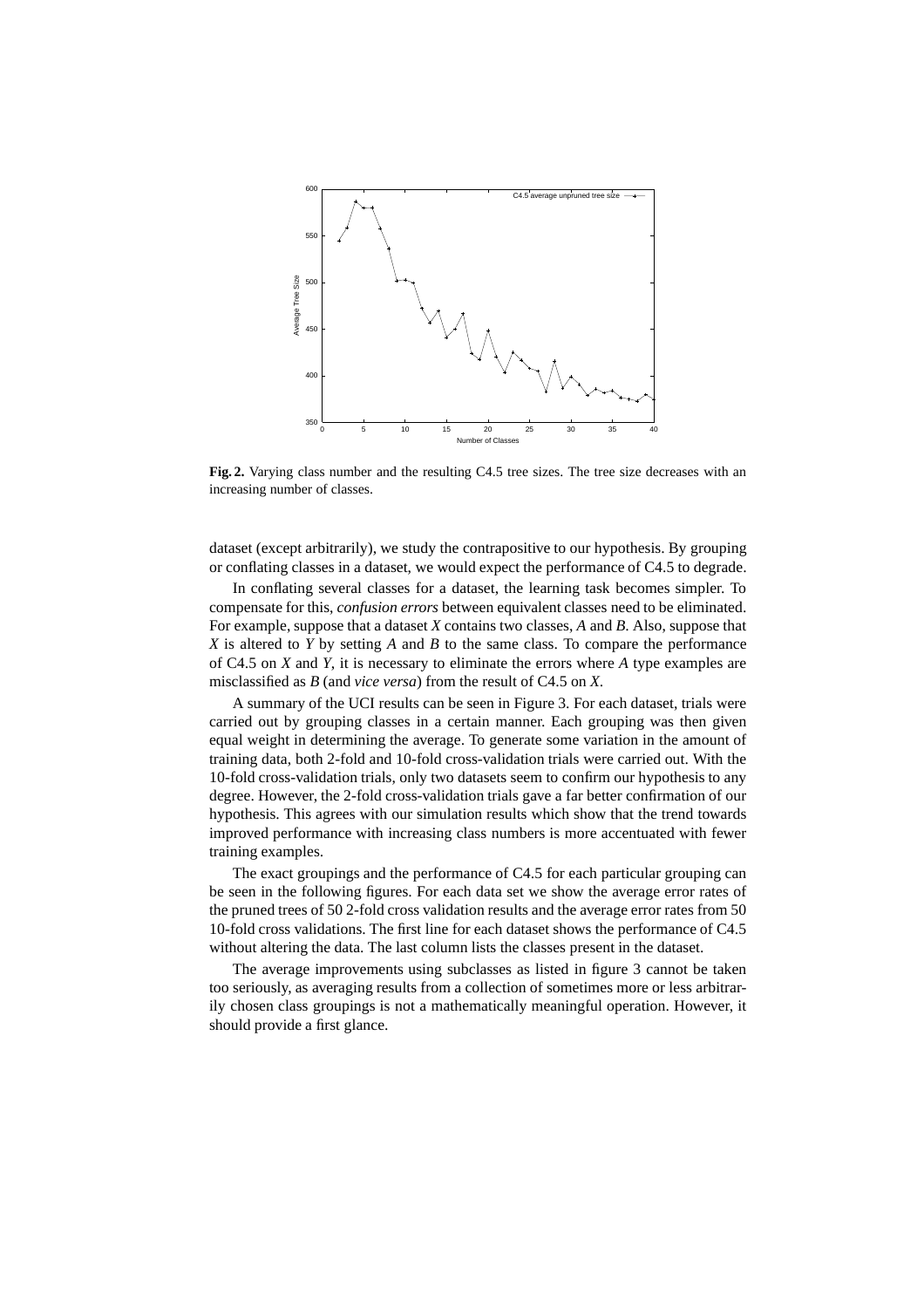| <b>Dataset</b>       |                 | Average Improvement in% Average Improvement in % |  |  |
|----------------------|-----------------|--------------------------------------------------|--|--|
|                      | (2-fold trials) | $(10$ -fold trials)                              |  |  |
| car evaluation       | 37.9            | 19.95                                            |  |  |
| dermatology          | 7.4             | 1.3                                              |  |  |
| glass identification | 9.6             | 0.3                                              |  |  |
| nursery              | 1.9             | 0.7                                              |  |  |
| handwritten digits   | 4.1             | 0.8                                              |  |  |
| image segmentation   | 11.4            | 11.9                                             |  |  |

**Fig. 3.** Summary of UCI trials.

|             |                   | Error in % (2fold cv) Error in % (10-fold cv) Groupings |                   |                                                                           |
|-------------|-------------------|---------------------------------------------------------|-------------------|---------------------------------------------------------------------------|
|             | normal subclasses |                                                         | normal subclasses |                                                                           |
| 17.46 17.46 |                   | 8.06                                                    | 8.06              | $\{\text{unacc}(u)\}\$ , $\{acc(a)\}\$ , $\{good(g)\}\$ , $\{vgood(v)\}\$ |
| 8.06        | 8.565             | 5.03                                                    | 4.60              | $\{a, g, v\}, \{u\}$                                                      |
| 18.90       | 17.03             | 8.53                                                    | 6.50              | $\{\{u, v\}, \{a\}, \{g\}\}$                                              |
| 26.34       | 11.18             | 4.91                                                    | 3.65              | $\{\{u, a\}, \{v\}, \{g\}\}$                                              |

**Fig. 4.** The **car evaluation** data set (6 atts, 4 classes): The groupings were done on the basis of forming larger groups of similar cars according to their rated quality (in the class label).

The car evaluation dataset (see Figure 4) best corroborates our hypothesis. An example in the dataset describes the price and technical features of a car and is assigned one of four classes. The distribution of the examples is heavily weighted towards two classes. There is also an intuitive ordering to the classes, ranging from unacceptable to very good. In all but one trial, grouping classes results in a significantly higher error rate than the adjusted error rate.

|      |                   | Error in % (2fold cv) Error in % (10-fold cv) Groupings |                   |                                                                                                                                                                      |
|------|-------------------|---------------------------------------------------------|-------------------|----------------------------------------------------------------------------------------------------------------------------------------------------------------------|
|      | normal subclasses |                                                         | normal subclasses |                                                                                                                                                                      |
| 7.09 | 7.09              | 6.21                                                    | 6.21              | $\{poriasis(p)\}, \{seboreic\, dematitis(sd)\},\$<br>{lichen planus(lp)}, {pityriasis rosea(pr)},<br>{cronic dermatitis(cd)},<br>{ $pityriasis rubra pilaris(prp)$ } |
| 7.08 | 7.08              | 7.07                                                    | 6.21              | $\{pr, prp\}, \{p\}, \{sd\}, \{lp\}, \{cd\}$                                                                                                                         |
| 6.37 | 7.08              | 5.80                                                    | 6.21              | ${pr, prp}, {sd, cd}, {p}, {lp}$                                                                                                                                     |
| 8.74 | 6.57              | 5.29                                                    | 5.30              | ${p, lp}, {sd}, {cd}, {pr}, {prp}$                                                                                                                                   |
| 7.25 | 6.81              | 5.57                                                    | 5.67              | ${sd, lp}, {p}, {cd}, {pr}, {prp}$                                                                                                                                   |

**Fig. 5.** The **dermatology** data set (34 atts, 6 classes): As we have no knowledge of the various conditions being classified here, the groupings have to be considered random groupings, which are presumably not meaningful.

The dermatology, glass identification, and nursery datasets (Figure 5,6,7) all show only a slight tendency for C4.5 to perform worse when classes are grouped together.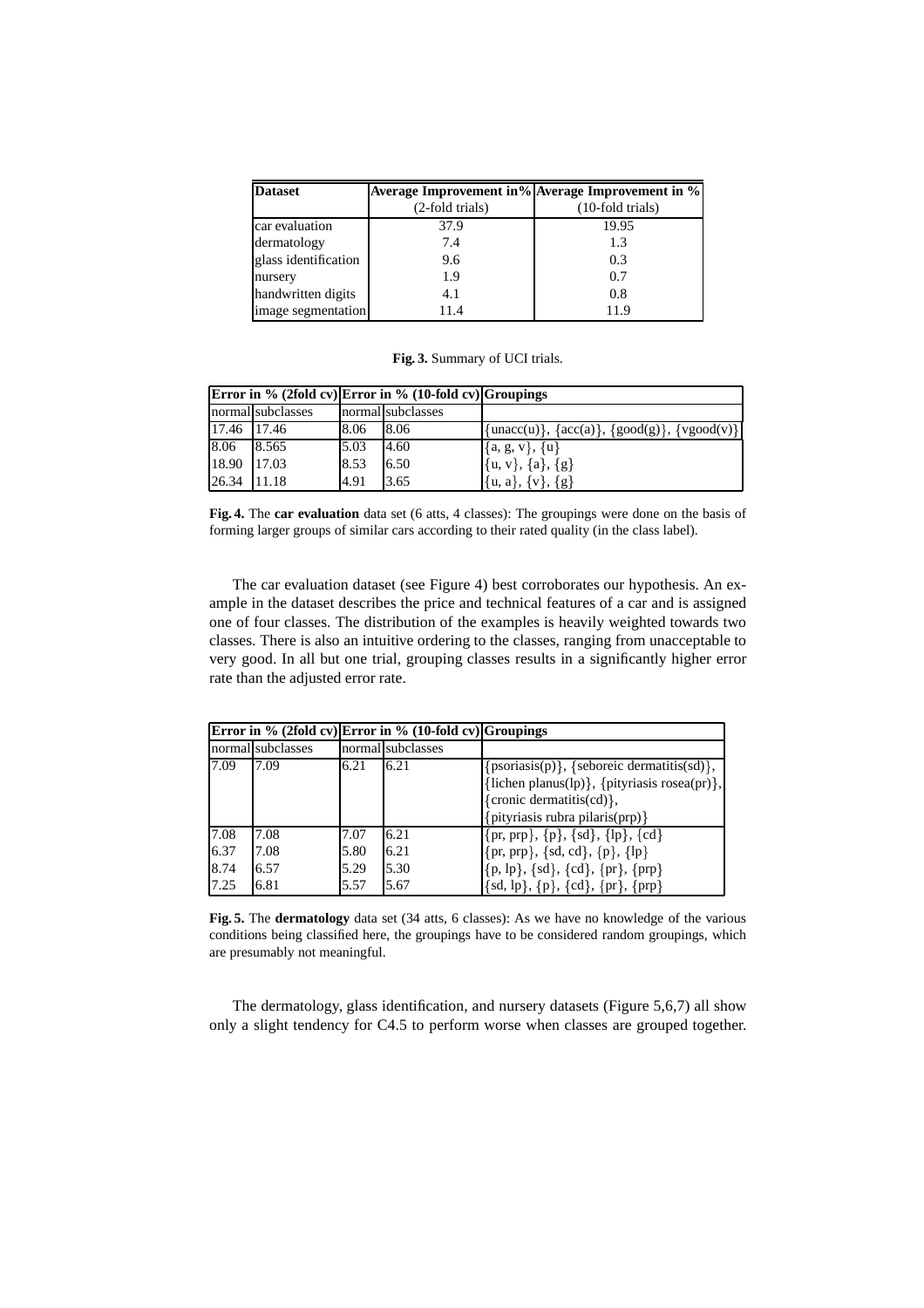However, there are two significant results in the 2-fold cross-validation trials. In one dermatology trial and one glass identification trial the adjusted error rate was exceeded by some 30%. It can be argued that the class groupings used for these particular trials are counter-intuitive. Consultation with domain experts would be required to determine whether this is the case.

Some of the dermatology results may point to an interesting finding. The groupings in the first two dermatology trials resulted in virtually no change in the adjusted error. This means that C4.5 is not confused between the classes in those groupings. However, when the dataset is changed to reflect these groupings, two contrasting results are obtained. In one trial, an absolute increase in error (in the order of 10%) is observed. In the other, a decrease is error (in the order of 6%) is observed.

| Error in % (2fold cv) Error in % (10-fold cv) Groupings |                   |       |                   |                                                      |
|---------------------------------------------------------|-------------------|-------|-------------------|------------------------------------------------------|
|                                                         | normal subclasses |       | normal subclasses |                                                      |
| 36.98                                                   | 36.98             | 32.73 | 32.73             | {building_windows_float_processed(bwf) $\}$ ,        |
|                                                         |                   |       |                   | {building_windows_non_float_proc'd(bwnf)},           |
|                                                         |                   |       |                   | {vehicle_windows(vw)}, {containers(c)},              |
|                                                         |                   |       |                   | ${\{\text{tableware(t)}\}, \{\text{headlamps(h)}\}}$ |
| 21.72                                                   | 20.78             | 19.21 | 19.62             | $\{bwf, bwnf\}, \{vw\}, \{c\}, \{t\}, \{h\}$         |
| 38.86                                                   | 36.74             | 32.64 | 32.55             | $\{t, vw\}, \{bwf\}, \{bwnf\}, \{c\}, \{h\}$         |
| 34.81                                                   | 34.44             | 31.70 | 31.60             | $\{vw, c, t, h\}, \{bwf\}, \{bwnf\}$                 |
| 42.92                                                   | 33.84             | 30.78 | 29.96             | $\{bwf, h\}, \{bwr, t\}, \{c\}, \{vw\}$              |

**Fig. 6.** The **glass identification** data set (10 atts, 6 classes): As we have no knowledge of the various kinds of glass being classified here, the groupings have to be considered random groupings, which are presumably not meaningful.

|      |                   |      | Error in % (2fold cv) Error in % (10-fold cv) Groupings |                                                       |
|------|-------------------|------|---------------------------------------------------------|-------------------------------------------------------|
|      | normal subclasses |      | normal subclasses                                       |                                                       |
| 6.80 | 6.80              | 3.51 | 3.51                                                    | $\{\text{not\_recom(nr)}\}, \{\text{recommend(r)}\},$ |
|      |                   |      |                                                         | {very_recom(vr)}, {priority(p)}, {spec_prior(sp)}     |
| 6.94 | 6.80              | 3.54 | 3.51                                                    | $\{nr, sp\}, \{r\}, \{vr\}, \{p\}$                    |
| 6.47 | 6.78              | 3.48 | 3.50                                                    | ${nr, r, vr}, {p}, {sp}$                              |
| 5.34 | 4.94              | 2.35 | 2.31                                                    | $\{nr, r\}, \{vr, p\}, \{sp\}$                        |

**Fig. 7.** The **nursery** data set (8 atts, 5 classes): The groupings were done on the basis of forming larger groups according to their ratings (in the class label).

Handwritten digits (Figure 8) only present a moderate trend. This is perhaps a little surprising because the dataset shares some important characteristics of the target concepts used in the simulation studies. It contains a reasonable number (10) of classes and errors result from a number of digits being confused with other digits. However, there are two stand out results. In one, the digits are divided into two groups, those between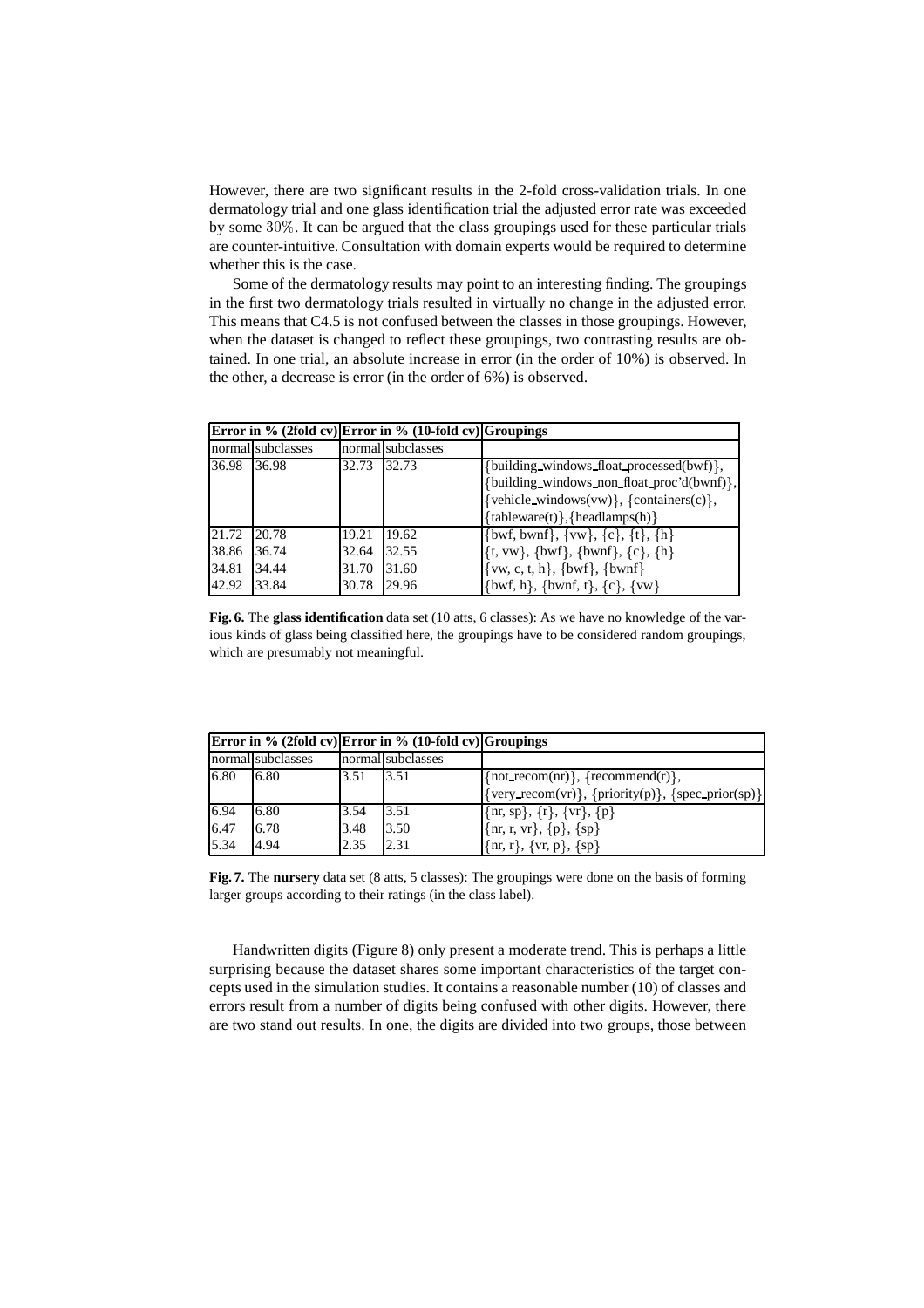|       |                   |       | Error in % (2fold cv) Error in % (10-fold cv) Groupings |                                                                        |
|-------|-------------------|-------|---------------------------------------------------------|------------------------------------------------------------------------|
|       | normal subclasses |       | normal subclasses                                       |                                                                        |
| 11.51 | 11.51             | 9.52  | 9.52                                                    | $\{0\}, \{1\}, \{2\}, \{3\}, \{4\}, \{5\}, \{6\}, \{7\}, \{8\}, \{9\}$ |
| 8.48  | 17.25             | 17.11 | 5.96                                                    | $\{0, 1, 2, 3, 4\}, \{5, 6, 7, 8, 9\}$                                 |
| 5.54  | 5.51              | 4.53  | 4.62                                                    | $\{0, 2, 4, 6, 8\}, \{1, 3, 5, 7, 9\}$                                 |
| 7.57  | 7.12              | 5.80  | 5.97                                                    | $\{0, 1, 2, 3, 4, 7\}, \{5, 6, 8, 9\}$                                 |
| 5.72  | 6.10              | 4.58  | 5.13                                                    | $\{0, 1, 4, 6, 8, 9\}, \{2, 3, 5, 7\}$                                 |
| 9.36  | 9.11              | 7.62  | 7.51                                                    | $\{3, 7, 9\}, \{2, 8\}, \{5, 6\}, \{0\}, \{1\}, \{4\}, \{8\}$          |

**Fig. 8.** The **handwritten digits** data set (64 atts, 10 classes): We listed various grouping of the 10 digits. The numbers 5, 6, 8, 9, appear to have a rather similar shape for the human eye. This group is reflected in the first and second grouping where we have the groups  $\{0, 1, 2, 3, 4\}$  vs.  $\{5, 6, 7, 8, 9\}$ 9} on the one hand and the same grouping with the 7 shifted to the lower digits on the other hand. In the first case grouping resulted in a significant improvement over the normal training. When the 7 was shifted to the lower digits, the absolute error rate dropped further. However, C4.5 managed to perform significantly better than with the first grouping, resulting in no improvement over the normal training procedure. The result suggests that the instance space may be less fractured for the classes  $\{0, 1, 2, 3, 4, 7\}$  vs.  $\{5, 6, 8, 9\}$ , resulting in a better performance of C4.5 and a lower relative advantage using subclass labels.

0 and 4 and those between 5 and 9. For this trial, the error rate is approximated 18% greater than the adjusted rate. In another trial where the digits are separated according to whether they are prime or not, the error rate is 6–11% lower than the adjusted value.

|              |                   | Error in % (2fold cv) Error in % (10-fold cv) Groupings |                   |                                                                                                                   |
|--------------|-------------------|---------------------------------------------------------|-------------------|-------------------------------------------------------------------------------------------------------------------|
|              | normal subclasses |                                                         | normal subclasses |                                                                                                                   |
| 6.21         | 6.21              | 3.38                                                    | 3.38              | $\{\text{grass}(g)\}, \{\text{foliage}(f)\}, \{\text{window}(w)\},\$<br>$\{sky(s)\}, \{ cement(c)\}, \{path(p)\}$ |
| 6.60<br>3.75 | 5.56<br>3.60      | 3.97<br>2.09                                            | 3.30<br>2.02      | $\{g, f\}, \{w, s\}, \{c, p\}$<br>$\{g, f, s\}, \{w, c, p\}$                                                      |

**Fig. 9.** The **image segmentation** data set (19 atts, 7 classes): The first grouping was done on the basis of similarity to the human eye. The second grouping is about natural and artificial surfaces, which appears to be a more arbitrary grouping. The results show a marked improvement for the intuitive grouping while the improvement for the second grouping is rather marginal.

In Figure 9 the results from image data are shown. For image domains intuitive similarities to the human eye are rather easy to determine. However, what appears similar to the human eye is not necessarily a good grouping for the learner, depending on the extracted features of the image used as the image representation to the learner.

Besides these observations of the behaviour of the error rates, we made another noteworthy observation concerning the tree sizes: The sizes of the learned trees using subclasses was about the same size as the trees trained without subclasses. No clear trend had been observed, although occasionally marked differences occurred. The results with the UCI data sets did not show the same clear trend we observed on our simulated domains. In the simulated domains we had a clear trend towards smaller trees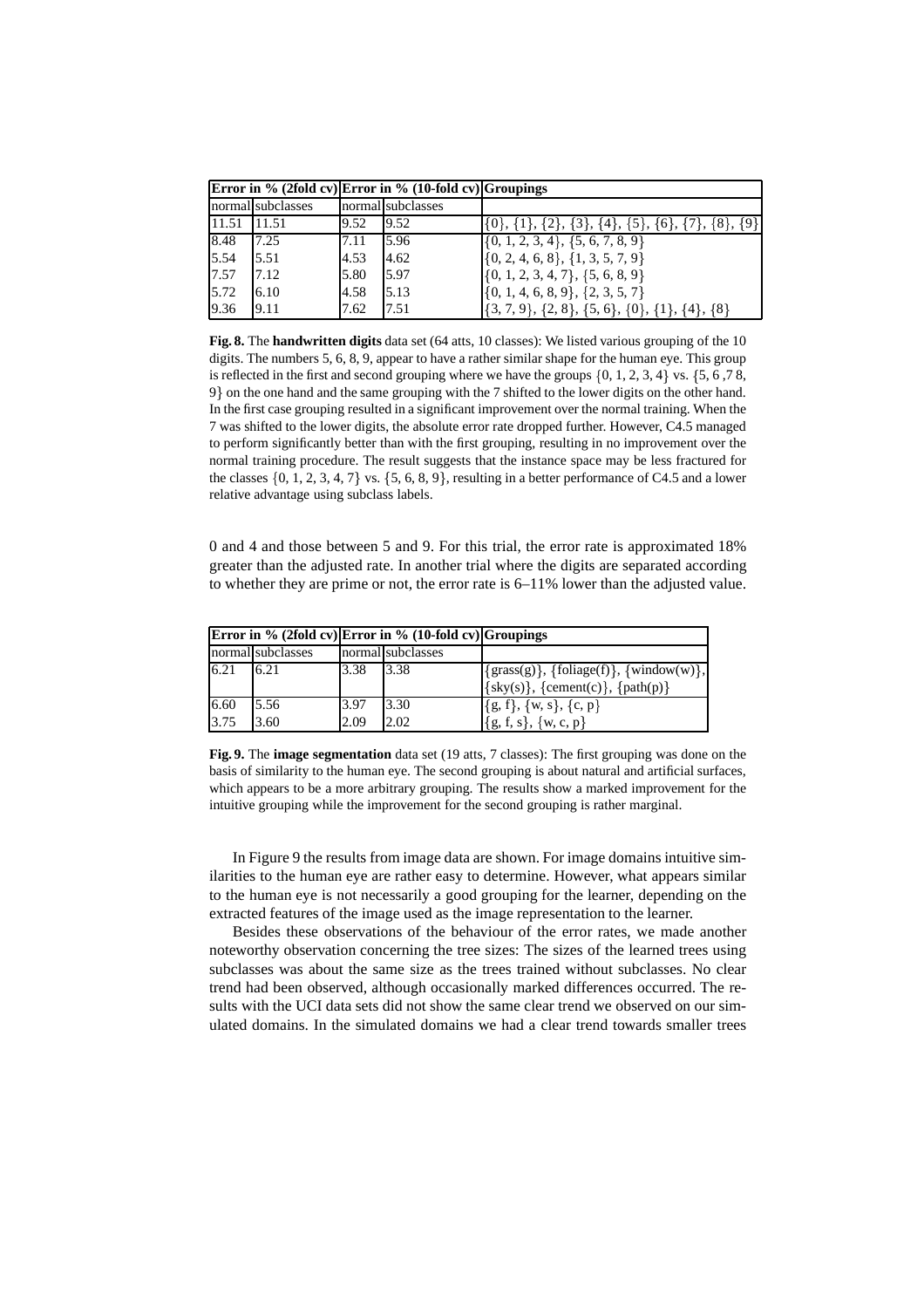when more classes had to be covered by a single tree. We do not yet understand why the same trends were not reproduced for the learning trials using the UCI data.

This suggests that our simulated domains are not accurately reflecting the domain structure of the UCI data. At the same time we are vindicated with our approach of using simulation studies to enhance the understanding of learning processes, as the results with the UCI data were rather mixed.

The mixed results are due to significant differences in the various domains of the UCI data, which are poorly understood at this stage. To enhance our understanding, further studies on simulated domains in comparison to 'real-world' data sets are necessary in order to understand which domain features are responsible for what effects. This is not limited to studying the effect of subclasses but includes also many other important aspects of learning, such as overfitting, noise handling, model selection, or the effectiveness of committee classifiers.

# **5 Discussion and Conclusion**

While using artificial data sets is not new in machine learning research, it has not been widely used as a tool to obtain a better understanding of the domain characteristics that determine the relative success or lack of success of a given technique. We believe that a host of important insights into characteristics of ML techniques and domains can be obtained using the presented methodology more extensively. The purpose of such simulations is insight into the nature of learning algorithms and reasons why they behave as they do. Using artificial domains it is much easier to understand the characteristics of learning algorithms as the domains are well-controlled and can easily be modified to validate emerging hypotheses.

We demonstrated our point by presenting results showing an intriguing behaviour of C4.5 to improve its classification error when more classes have to be distinguished. We explained the behaviour, that is at first sight counterintuitive, with the fact that more classes may make it easier for C4.5 to find an appropriate split point for an attribute. This is due to the fact that with few classes a single split on an attribute is likely to split also those training examples apart which belong to the same class (but lie in different pockets in the instance space). In contrast to that when C4.5 deals with many classes, it is more likely that C4.5 will find a split on an attribute which does not split apart the examples belonging to the same class. In this sense, the subclasses can be viewed as additional information provided to the learner for guiding the learning process.

In other words, it is easier for C4.5 to learn target functions that assign to each class one or a few convex areas in the object space, as opposed to rather complex shaped areas for only a few classes.

Guessing the correct class becomes drastically more difficult with an increased number of classes. In this light, it is still surprising that the additional information provided to C4.5 using subclasses more than outweighs the increased difficulty of 'guessing'.

Our observation led us to the hypothesis that it may be advantageous for learning tasks for only few classes, to provide additional subclass labels to C4.5, as C4.5 may use the additional information to find the proper splits. Obviously, this is only going to